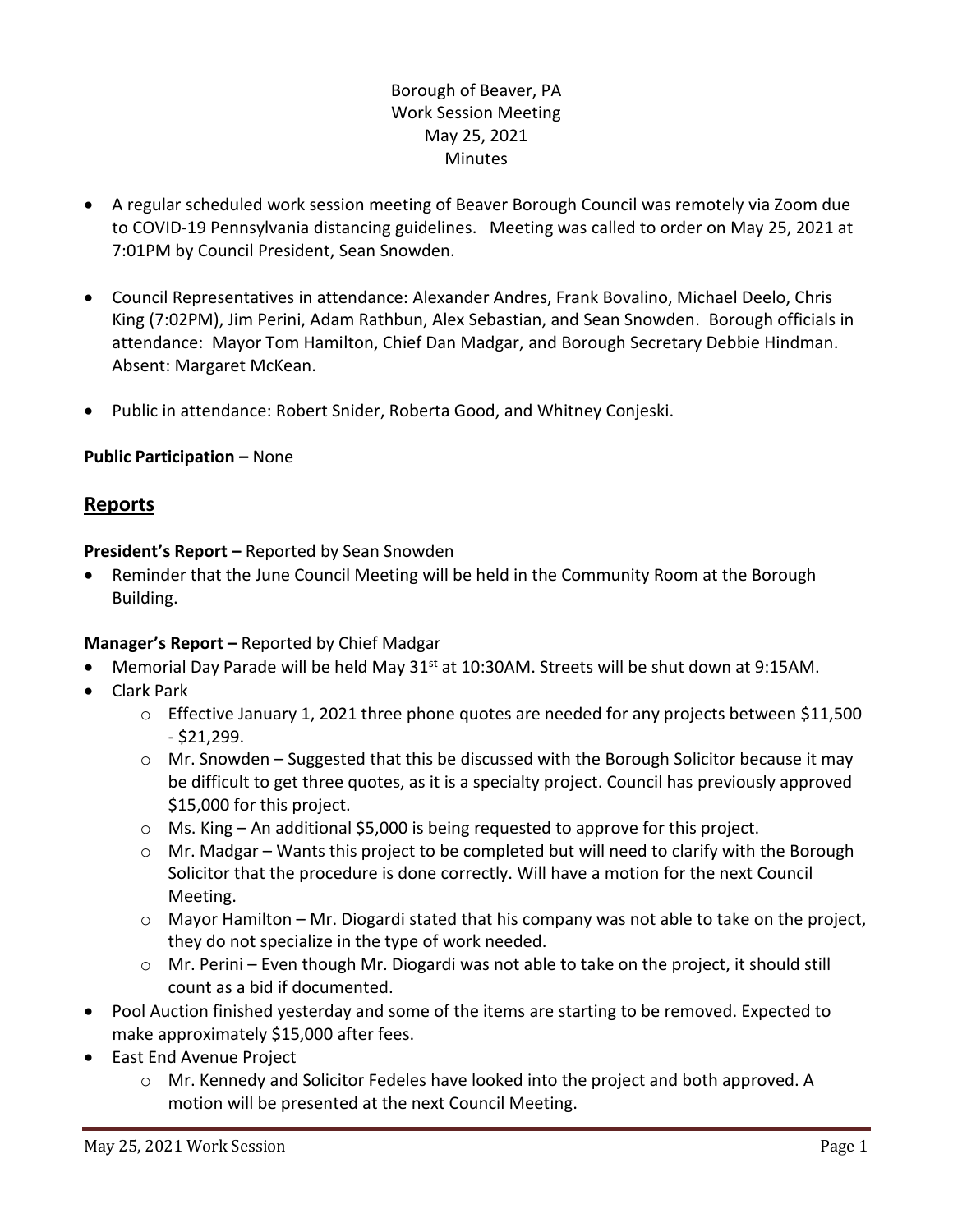Reimbursement through PEMA was submitted on May 24, 2021 for COVID purchases. Reimbursement for \$10,557 was submitted. Thanked Ms. Hindman for working with PEMA and the time spent on the submission.

### **Mayor Hamilton** –

 Encouraged members of Council and residents to visit the cemetery after the Memorial Day Parade to listen to a speaker brought in by the Heritage Foundation.

## **Police Chief Madgar** –

- Camera system has benefitted the Police Department especially the past few weeks. Has resolved multiple issues that would have cost the department many hours of work.
- Discussed shortage of police officers.
- Body camera system delayed to get the newest model installed. Expected to be up and running in 2-3 weeks.

## **Fire Department –** No report

#### **Emergency Management Coordinator –** Reported by Mr. Perini

Dave Linkimer will be resigning as the Emergency Management Coordinator.

## **Engineer –** Reported by Mr. Madgar

- Continuing to work with Columbia Gas. Finalized that Columbia Gas will reimburse the Borough 70- 75% of paving needed.
- Catch-basins and ramps along  $4<sup>th</sup>$  Street are being completed. Paving will start shortly after.
- Mayor Hamilton Complimented Borough Engineer Dan Martone for working and negotiating with Columbia Gas.

# **Council Committee Reports**

#### **Shaw Park/Pool –** Reported by Mr. Andres

- Contacted by Dave O'Leary, scheduled to have a meeting in the next few weeks to discuss the pool.
- Still receiving questions as to if the pool will be opening this summer, unsure how to make the message as clear as possible that the pool is not able to be opened.
	- $\circ$  Ms. King Asked that something formal/closed sign be posted at the pool.
	- o Ms. Hindman A post will be made on the front page of the Borough website also.

#### **Finance –** Reported by Mr. Madgar

- Forward any financial questions or requests to Mr. Kennedy to have ready for the next Council Meeting.
- There are no current concerns with the budget.
- Mr. Perini Discussions of the 2022 budget will begin within the next few months.